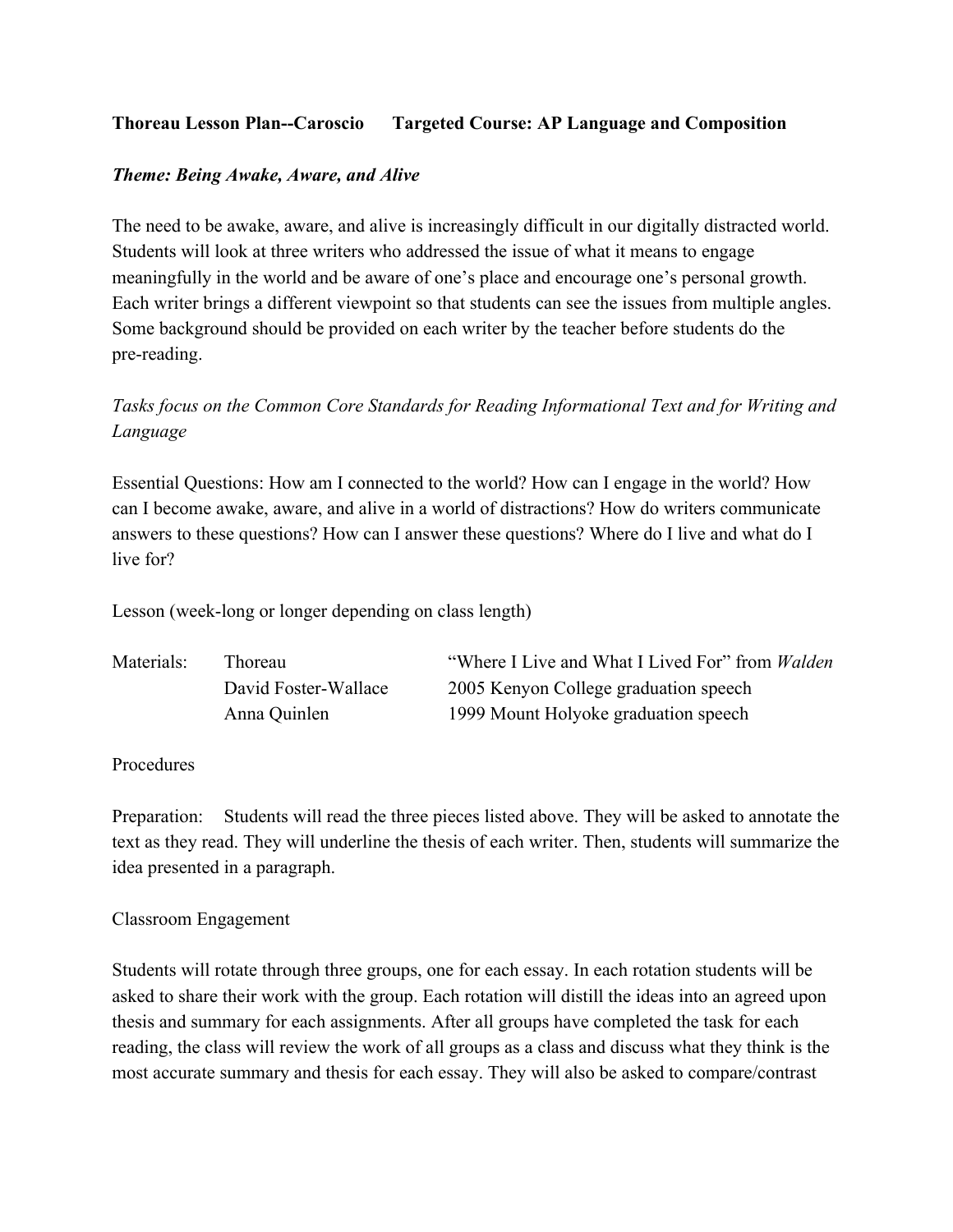the ideas of the writers. Discussion will be broad as students react to the work, edit the work, and generally discuss the key ideas presented by each writer.

Students will then be broken into groups once more based on which essay they felt spoke the most to them personally. Students will do one last discussion of the essay specifically to look at the author's craft of communicating ideas. How is language used? What imagery is used? What diction? Syntax? In other words, the groups will explore the rhetoric of the piece and how it supported/communicated the author's ideas. Each group will present its findings to the class using a media presentation.

Finally, each student will write an essay on "Where I Live and What I Live For" as inspired by the three essays. This paper will be no more than three pages long, double-spaced, Times New Roman, one-inch margins. Students will be given a week to complete the essay.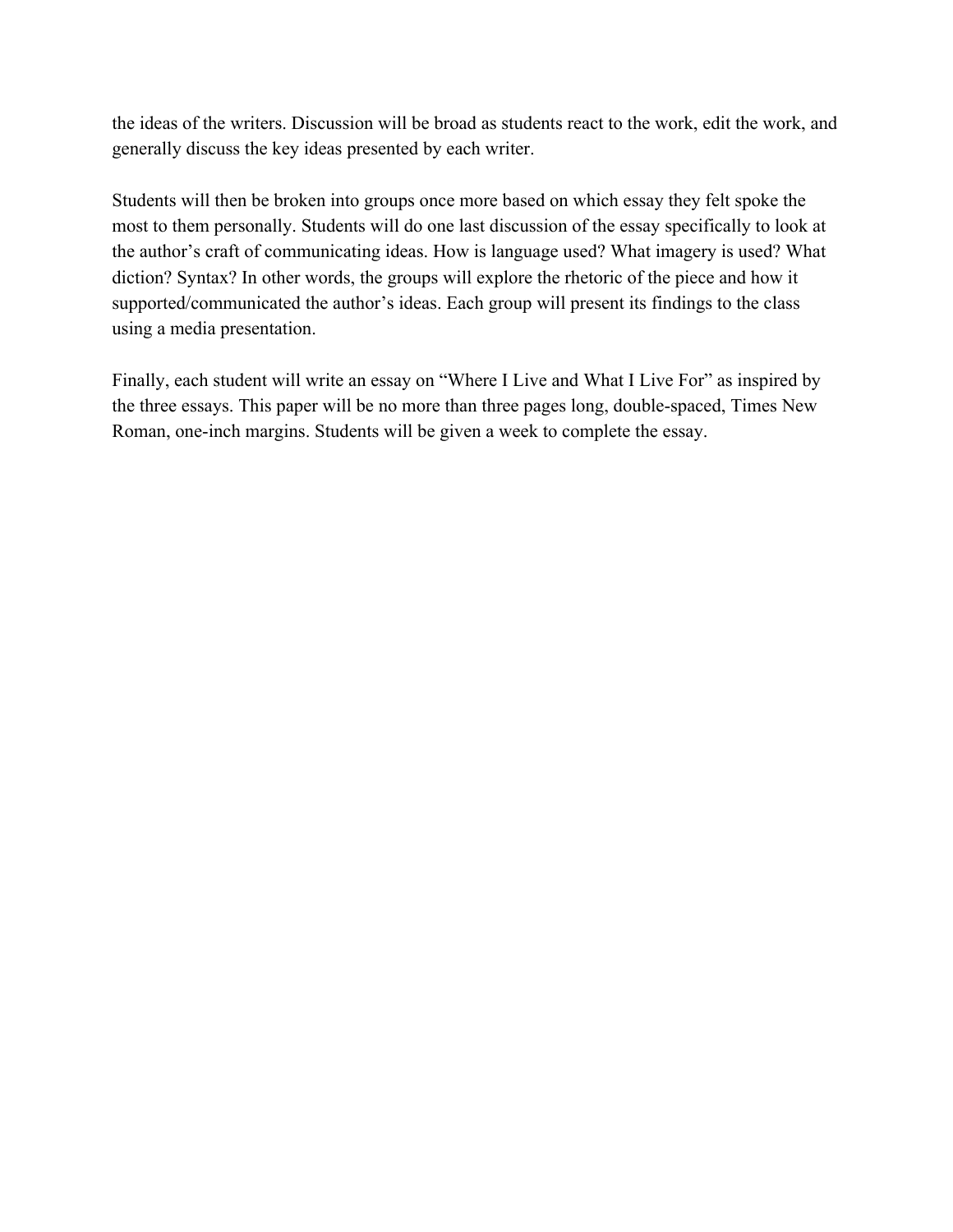## **David Foster Wallace Kenyon College Commencement Address on May 21, 2005**

(If anybody feels like perspiring [cough], I'd advise you to go ahead, because I'm sure going to. In fact I'm gonna [mumbles while pulling up his gown and taking out a handkerchief from his pocket].) Greetings ["parents"?] and congratulations to Kenyon's graduating class of 2005. There are these two young fish swimming along and they happen to meet an older fish swimming the other way, who nods at them and says "Morning, boys. How's the water?" And the two young fish swim on for a bit, and then eventually one of them looks over at the other and goes "What the hell is water?"

This is a standard requirement of US commencement speeches, the deployment of didactic little parable-ish stories. The story ["thing"] turns out to be one of the better, less bullshitty conventions of the genre, but if you're worried that I plan to present myself here as the wise, older fish explaining what water is to you younger fish, please don't be. I am not the wise old fish. The point of the fish story is merely that the most obvious, important realities are often the ones that are hardest to see and talk about. Stated as an English sentence, of course, this is just a banal platitude, but the fact is that in the day to day trenches of adult existence, banal platitudes can have a life or death importance, or so I wish to suggest to you on this dry and lovely morning.

Of course the main requirement of speeches like this is that I'm supposed to talk about your liberal arts education's meaning, to try to explain why the degree you are about to receive has actual human value instead of just a material payoff. So let's talk about the single most pervasive cliché in the commencement speech genre, which is that a liberal arts education is not so much about filling you up with knowledge as it is about quote teaching you how to think. If you're like me as a student, you've never liked hearing this, and you tend to feel a bit insulted by the claim that you needed anybody to teach you how to think, since the fact that you even got admitted to a college this good seems like proof that you already know how to think. But I'm going to posit to you that the liberal arts cliché turns out not to be insulting at all, because the really significant education in thinking that we're supposed to get in a place like this isn't really about the capacity to think, but rather about the choice of what to think about. If your total freedom of choice regarding what to think about seems too obvious to waste time discussing, I'd ask you to think about fish and water, and to bracket for just a few minutes your skepticism about the value of the totally obvious.

Here's another didactic little story. There are these two guys sitting together in a bar in the remote Alaskan wilderness. One of the guys is religious, the other is an atheist, and the two are arguing about the existence of God with that special intensity that comes after about the fourth beer. And the atheist says: "Look, it's not like I don't have actual reasons for not believing in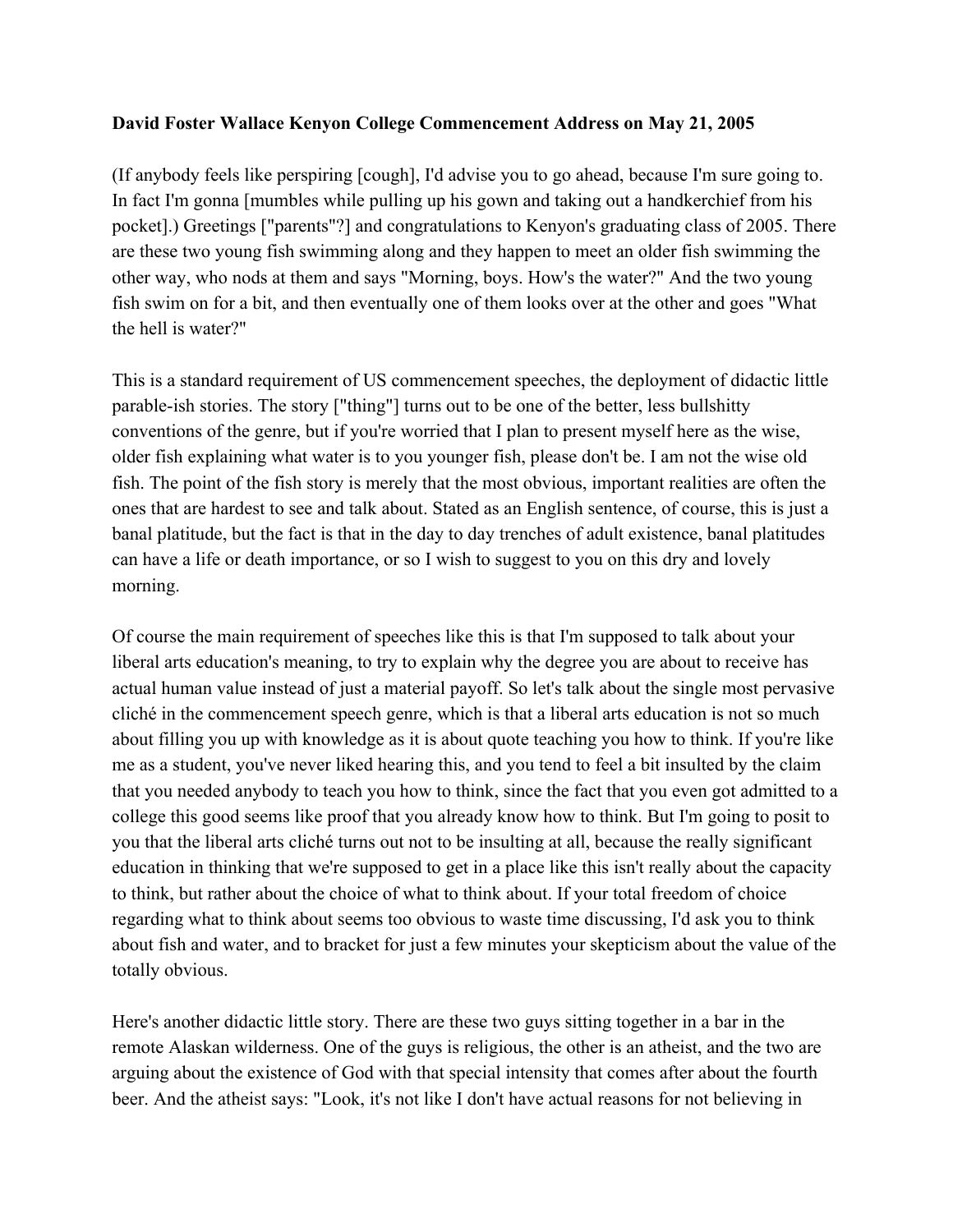God. It's not like I haven't ever experimented with the whole God and prayer thing. Just last month I got caught away from the camp in that terrible blizzard, and I was totally lost and I couldn't see a thing, and it was fifty below, and so I tried it: I fell to my knees in the snow and cried out 'Oh, God, if there is a God, I'm lost in this blizzard, and I'm gonna die if you don't help me.'" And now, in the bar, the religious guy looks at the atheist all puzzled. "Well then you must believe now," he says, "After all, here you are, alive." The atheist just rolls his eyes. "No, man, all that was was a couple Eskimos happened to come wandering by and showed me the way back to camp."

It's easy to run this story through kind of a standard liberal arts analysis: the exact same experience can mean two totally different things to two different people, given those people's two different belief templates and two different ways of constructing meaning from experience. Because we prize tolerance and diversity of belief, nowhere in our liberal arts analysis do we want to claim that one guy's interpretation is true and the other guy's is false or bad. Which is fine, except we also never end up talking about just where these individual templates and beliefs come from. Meaning, where they come from INSIDE the two guys. As if a person's most basic orientation toward the world, and the meaning of his experience were somehow just hard-wired, like height or shoe-size; or automatically absorbed from the culture, like language. As if how we construct meaning were not actually a matter of personal, intentional choice. Plus, there's the whole matter of arrogance. The nonreligious guy is so totally certain in his dismissal of the possibility that the passing Eskimos had anything to do with his prayer for help. True, there are plenty of religious people who seem arrogant and certain of their own interpretations, too. They're probably even more repulsive than atheists, at least to most of us. But religious dogmatists' problem is exactly the same as the story's unbeliever: blind certainty, a close-mindedness that amounts to an imprisonment so total that the prisoner doesn't even know he's locked up.

The point here is that I think this is one part of what teaching me how to think is really supposed to mean. To be just a little less arrogant. To have just a little critical awareness about myself and my certainties. Because a huge percentage of the stuff that I tend to be automatically certain of is, it turns out, totally wrong and deluded. I have learned this the hard way, as I predict you graduates will, too.

Here is just one example of the total wrongness of something I tend to be automatically sure of: everything in my own immediate experience supports my deep belief that I am the absolute center of the universe; the realist, most vivid and important person in existence. We rarely think about this sort of natural, basic self-centeredness because it's so socially repulsive. But it's pretty much the same for all of us. It is our default setting, hard-wired into our boards at birth. Think about it: there is no experience you have had that you are not the absolute center of. The world as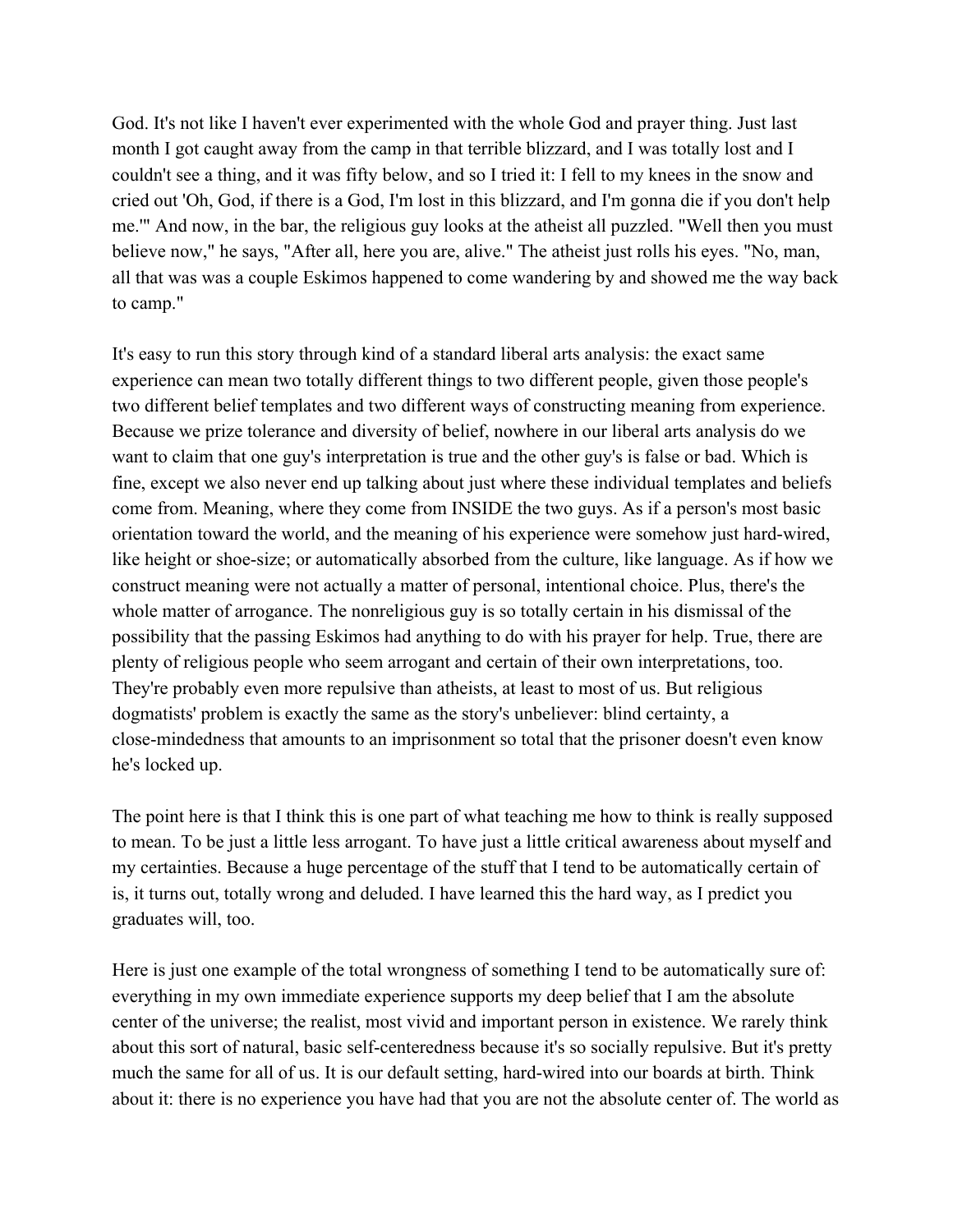you experience it is there in front of YOU or behind YOU, to the left or right of YOU, on YOUR TV or YOUR monitor. And so on. Other people's thoughts and feelings have to be communicated to you somehow, but your own are so immediate, urgent, real.

Please don't worry that I'm getting ready to lecture you about compassion or other-directedness or all the so-called virtues. This is not a matter of virtue. It's a matter of my choosing to do the work of somehow altering or getting free of my natural, hard-wired default setting which is to be deeply and literally self-centered and to see and interpret everything through this lens of self. People who can adjust their natural default setting this way are often described as being "well-adjusted", which I suggest to you is not an accidental term.

Given the triumphant academic setting here, an obvious question is how much of this work of adjusting our default setting involves actual knowledge or intellect. This question gets very tricky. Probably the most dangerous thing about an academic education--least in my own case--is that it enables my tendency to over-intellectualize stuff, to get lost in abstract argument inside my head, instead of simply paying attention to what is going on right in front of me, paying attention to what is going on inside me.

As I'm sure you guys know by now, it is extremely difficult to stay alert and attentive, instead of getting hypnotized by the constant monologue inside your own head (may be happening right now). Twenty years after my own graduation, I have come gradually to understand that the liberal arts cliché about teaching you how to think is actually shorthand for a much deeper, more serious idea: learning how to think really means learning how to exercise some control over how and what you think. It means being conscious and aware enough to choose what you pay attention to and to choose how you construct meaning from experience. Because if you cannot exercise this kind of choice in adult life, you will be totally hosed. Think of the old cliché about quote the mind being an excellent servant but a terrible master.

This, like many clichés, so lame and unexciting on the surface, actually expresses a great and terrible truth. It is not the least bit coincidental that adults who commit suicide with firearms almost always shoot themselves in: the head. They shoot the terrible master. And the truth is that most of these suicides are actually dead long before they pull the trigger.

And I submit that this is what the real, no bullshit value of your liberal arts education is supposed to be about: how to keep from going through your comfortable, prosperous, respectable adult life dead, unconscious, a slave to your head and to your natural default setting of being uniquely, completely, imperially alone day in and day out. That may sound like hyperbole, or abstract nonsense. Let's get concrete. The plain fact is that you graduating seniors do not yet have any clue what "day in day out" really means. There happen to be whole, large parts of adult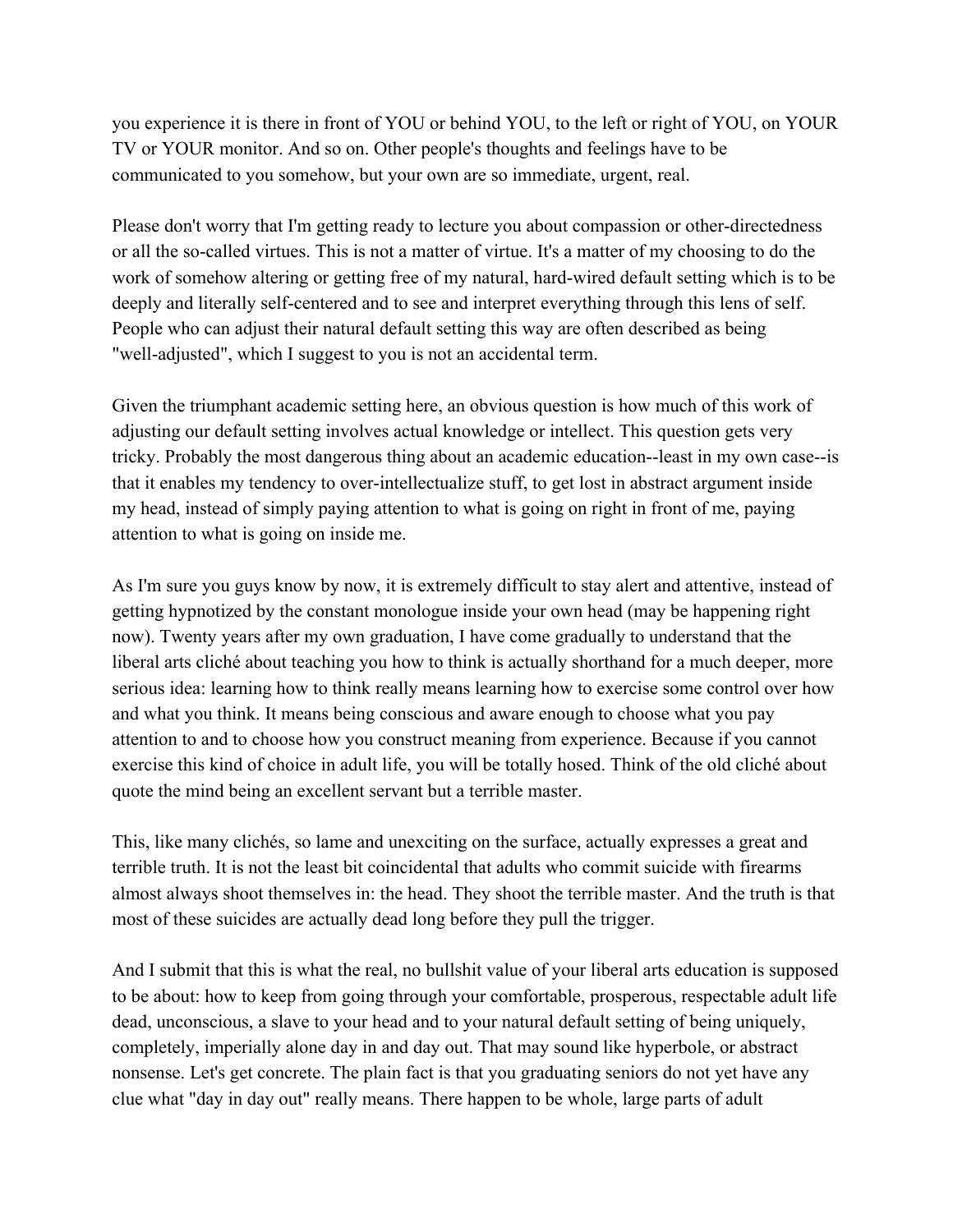American life that nobody talks about in commencement speeches. One such part involves boredom, routine, and petty frustration. The parents and older folks here will know all too well what I'm talking about.

By way of example, let's say it's an average adult day, and you get up in the morning, go to your challenging, white-collar, college-graduate job, and you work hard for eight or ten hours, and at the end of the day you're tired and somewhat stressed and all you want is to go home and have a good supper and maybe unwind for an hour, and then hit the sack early because, of course, you have to get up the next day and do it all again. But then you remember there's no food at home. You haven't had time to shop this week because of your challenging job, and so now after work you have to get in your car and drive to the supermarket. It's the end of the work day and the traffic is apt to be: very bad. So getting to the store takes way longer than it should, and when you finally get there, the supermarket is very crowded, because of course it's the time of day when all the other people with jobs also try to squeeze in some grocery shopping. And the store is hideously lit and infused with soul-killing muzak or corporate pop and it's pretty much the last place you want to be but you can't just get in and quickly out; you have to wander all over the huge, over-lit store's confusing aisles to find the stuff you want and you have to maneuver your junky cart through all these other tired, hurried people with carts (et cetera, et cetera, cutting stuff out because this is a long ceremony) and eventually you get all your supper supplies, except now it turns out there aren't enough check-out lanes open even though it's the end-of-the-day rush. So the checkout line is incredibly long, which is stupid and infuriating. But you can't take your frustration out on the frantic lady working the register, who is overworked at a job whose daily tedium and meaninglessness surpasses the imagination of any of us here at a prestigious college.

But anyway, you finally get to the checkout line's front, and you pay for your food, and you get told to "Have a nice day" in a voice that is the absolute voice of death. Then you have to take your creepy, flimsy, plastic bags of groceries in your cart with the one crazy wheel that pulls maddeningly to the left, all the way out through the crowded, bumpy, littery parking lot, and then you have to drive all the way home through slow, heavy, SUV-intensive, rush-hour traffic, et cetera et cetera.

Everyone here has done this, of course. But it hasn't yet been part of you graduates' actual life routine, day after week after month after year.

But it will be. And many more dreary, annoying, seemingly meaningless routines besides. But that is not the point. The point is that petty, frustrating crap like this is exactly where the work of choosing is gonna come in. Because the traffic jams and crowded aisles and long checkout lines give me time to think, and if I don't make a conscious decision about how to think and what to pay attention to, I'm gonna be pissed and miserable every time I have to shop. Because my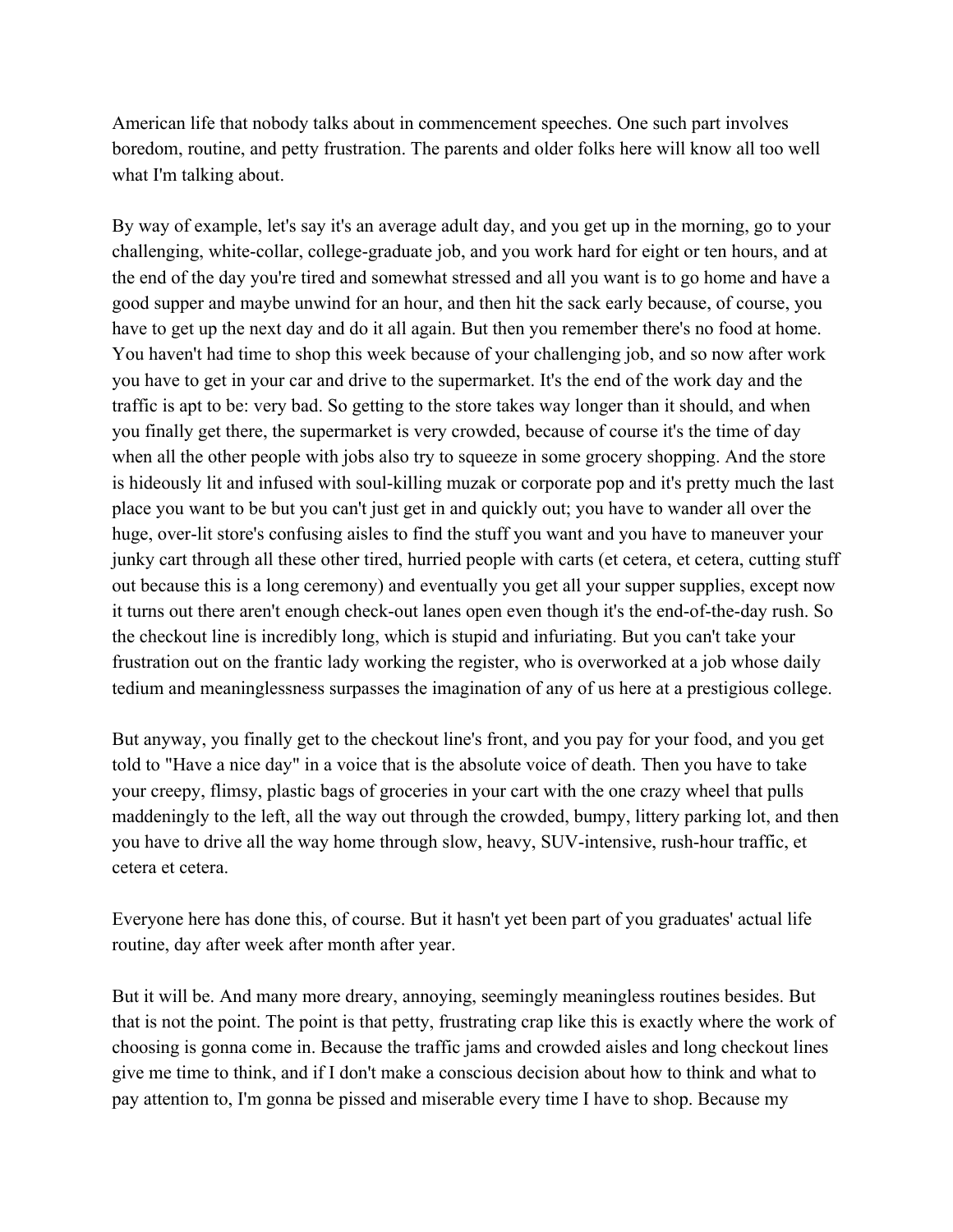natural default setting is the certainty that situations like this are really all about me. About MY hungriness and MY fatigue and MY desire to just get home, and it's going to seem for all the world like everybody else is just in my way. And who are all these people in my way? And look at how repulsive most of them are, and how stupid and cow-like and dead-eyed and nonhuman they seem in the checkout line, or at how annoying and rude it is that people are talking loudly on cell phones in the middle of the line. And look at how deeply and personally unfair this is. Or, of course, if I'm in a more socially conscious liberal arts form of my default setting, I can spend time in the end-of-the-day traffic being disgusted about all the huge, stupid, lane-blocking SUV's and Hummers and V-12 pickup trucks, burning their wasteful, selfish, forty-gallon tanks of gas, and I can dwell on the fact that the patriotic or religious bumper-stickers always seem to be on the biggest, most disgustingly selfish vehicles, driven by the ugliest [responding here to loud applause] (this is an example of how NOT to think, though) most disgustingly selfish vehicles, driven by the ugliest, most inconsiderate and aggressive drivers. And I can think about how our children's children will despise us for wasting all the future's fuel, and probably screwing up the climate, and how spoiled and stupid and selfish and disgusting we all are, and how modern consumer society just sucks, and so forth and so on.

#### You get the idea.

If I choose to think this way in a store and on the freeway, fine. Lots of us do. Except thinking this way tends to be so easy and automatic that it doesn't have to be a choice. It is my natural default setting. It's the automatic way that I experience the boring, frustrating, crowded parts of adult life when I'm operating on the automatic, unconscious belief that I am the center of the world, and that my immediate needs and feelings are what should determine the world's priorities.

The thing is that, of course, there are totally different ways to think about these kinds of situations. In this traffic, all these vehicles stopped and idling in my way, it's not impossible that some of these people in SUV's have been in horrible auto accidents in the past, and now find driving so terrifying that their therapist has all but ordered them to get a huge, heavy SUV so they can feel safe enough to drive. Or that the Hummer that just cut me off is maybe being driven by a father whose little child is hurt or sick in the seat next to him, and he's trying to get this kid to the hospital, and he's in a bigger, more legitimate hurry than I am: it is actually I who am in HIS way.

Or I can choose to force myself to consider the likelihood that everyone else in the supermarket's checkout line is just as bored and frustrated as I am, and that some of these people probably have harder, more tedious and painful lives than I do.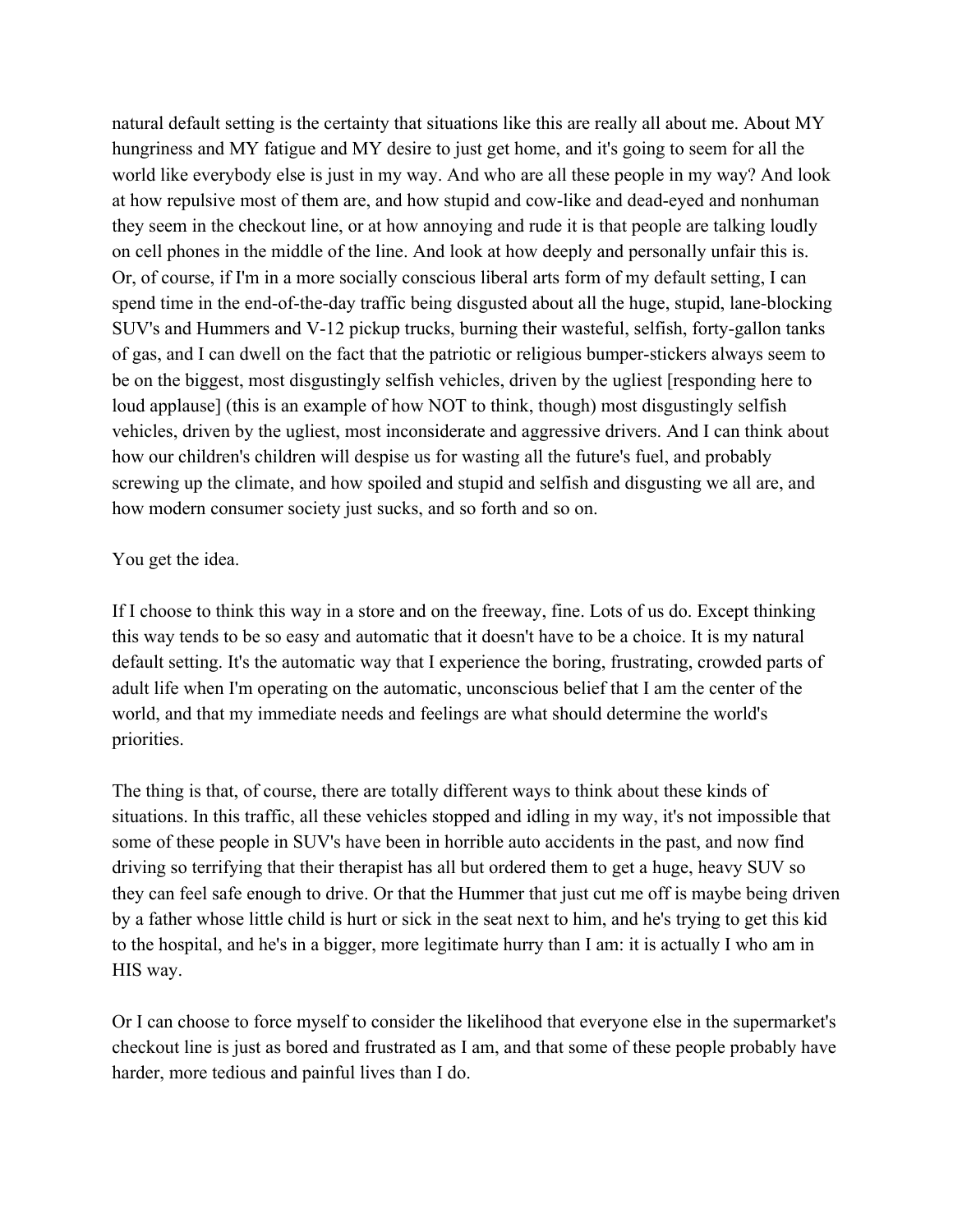Again, please don't think that I'm giving you moral advice, or that I'm saying you are supposed to think this way, or that anyone expects you to just automatically do it. Because it's hard. It takes will and effort, and if you are like me, some days you won't be able to do it, or you just flat out won't want to.

But most days, if you're aware enough to give yourself a choice, you can choose to look differently at this fat, dead-eyed, over-made-up lady who just screamed at her kid in the checkout line. Maybe she's not usually like this. Maybe she's been up three straight nights holding the hand of a husband who is dying of bone cancer. Or maybe this very lady is the low-wage clerk at the motor vehicle department, who just yesterday helped your spouse resolve a horrific, infuriating, red-tape problem through some small act of bureaucratic kindness. Of course, none of this is likely, but it's also not impossible. It just depends what you what to consider. If you're automatically sure that you know what reality is, and you are operating on your default setting, then you, like me, probably won't consider possibilities that aren't annoying and miserable. But if you really learn how to pay attention, then you will know there are other options. It will actually be within your power to experience a crowded, hot, slow, consumer-hell type situation as not only meaningful, but sacred, on fire with the same force that made the stars: love, fellowship, the mystical oneness of all things deep down.

Not that that mystical stuff is necessarily true. The only thing that's capital-T True is that you get to decide how you're gonna try to see it.

This, I submit, is the freedom of a real education, of learning how to be well-adjusted. You get to consciously decide what has meaning and what doesn't. You get to decide what to worship. Because here's something else that's weird but true: in the day-to day trenches of adult life, there is actually no such thing as atheism. There is no such thing as not worshipping. Everybody worships. The only choice we get is what to worship. And the compelling reason for maybe choosing some sort of god or spiritual-type thing to worship--be it JC or Allah, bet it YHWH or the Wiccan Mother Goddess, or the Four Noble Truths, or some inviolable set of ethical principles--is that pretty much anything else you worship will eat you alive. If you worship money and things, if they are where you tap real meaning in life, then you will never have enough, never feel you have enough. It's the truth. Worship your body and beauty and sexual allure and you will always feel ugly. And when time and age start showing, you will die a million deaths before they finally grieve you. On one level, we all know this stuff already. It's been codified as myths, proverbs, clichés, epigrams, parables; the skeleton of every great story. The whole trick is keeping the truth up front in daily consciousness.

Worship power, you will end up feeling weak and afraid, and you will need ever more power over others to numb you to your own fear. Worship your intellect, being seen as smart, you will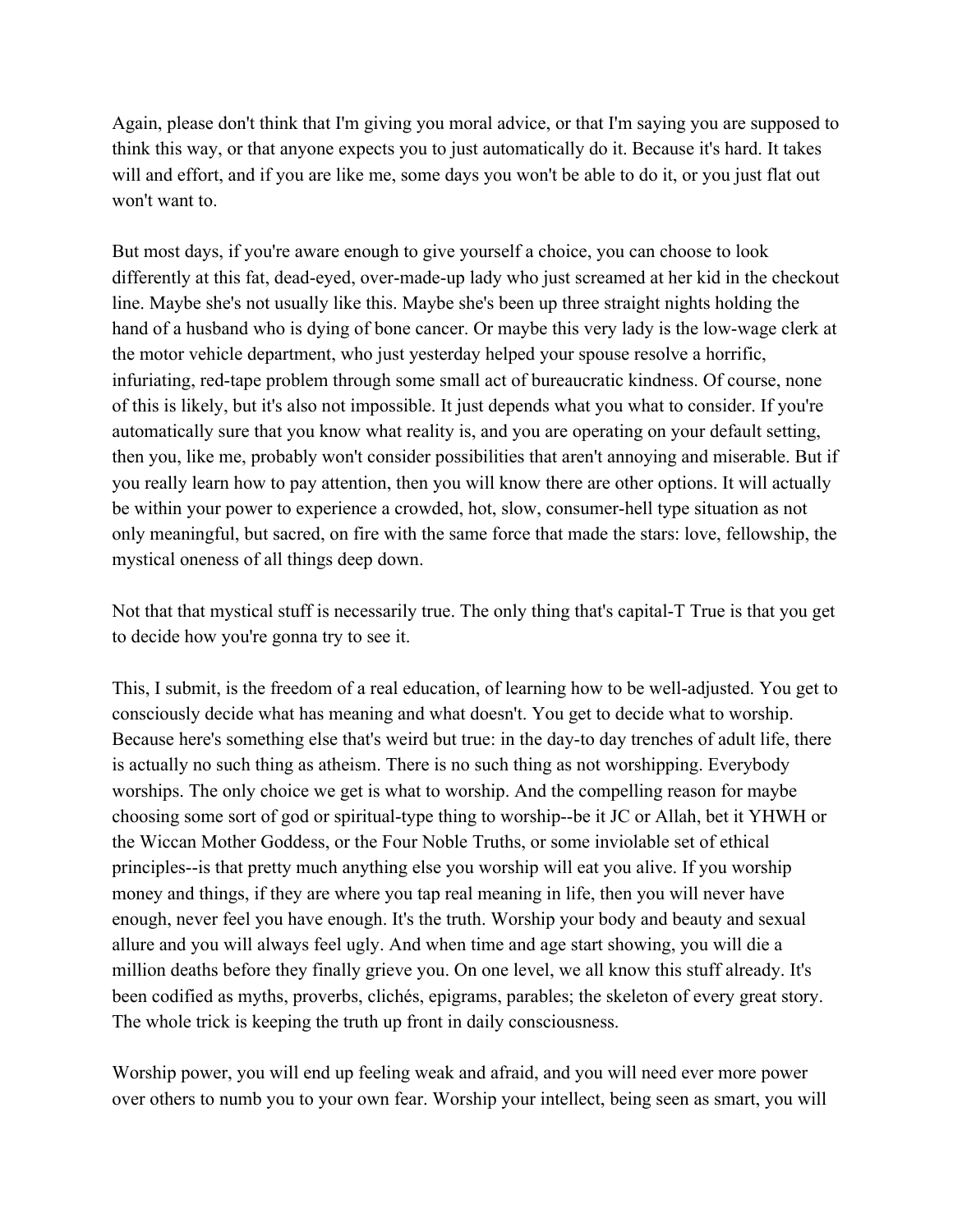end up feeling stupid, a fraud, always on the verge of being found out. But the insidious thing about these forms of worship is not that they're evil or sinful, it's that they're unconscious. They are default settings.

They're the kind of worship you just gradually slip into, day after day, getting more and more selective about what you see and how you measure value without ever being fully aware that that's what you're doing.

And the so-called real world will not discourage you from operating on your default settings, because the so-called real world of men and money and power hums merrily along in a pool of fear and anger and frustration and craving and worship of self. Our own present culture has harnessed these forces in ways that have yielded extraordinary wealth and comfort and personal freedom. The freedom all to be lords of our tiny skull-sized kingdoms, alone at the center of all creation. This kind of freedom has much to recommend it. But of course there are all different kinds of freedom, and the kind that is most precious you will not hear much talk about much in the great outside world of wanting and achieving and [unintelligible -- sounds like "displayal"]. The really important kind of freedom involves attention and awareness and discipline, and being able truly to care about other people and to sacrifice for them over and over in myriad petty, unsexy ways every day.

That is real freedom. That is being educated, and understanding how to think. The alternative is unconsciousness, the default setting, the rat race, the constant gnawing sense of having had, and lost, some infinite thing.

I know that this stuff probably doesn't sound fun and breezy or grandly inspirational the way a commencement speech is supposed to sound. What it is, as far as I can see, is the capital-T Truth, with a whole lot of rhetorical niceties stripped away. You are, of course, free to think of it whatever you wish. But please don't just dismiss it as just some finger-wagging Dr. Laura sermon. None of this stuff is really about morality or religion or dogma or big fancy questions of life after death.

The capital-T Truth is about life BEFORE death.

It is about the real value of a real education, which has almost nothing to do with knowledge, and everything to do with simple awareness; awareness of what is so real and essential, so hidden in plain sight all around us, all the time, that we have to keep reminding ourselves over and over:

"This is water."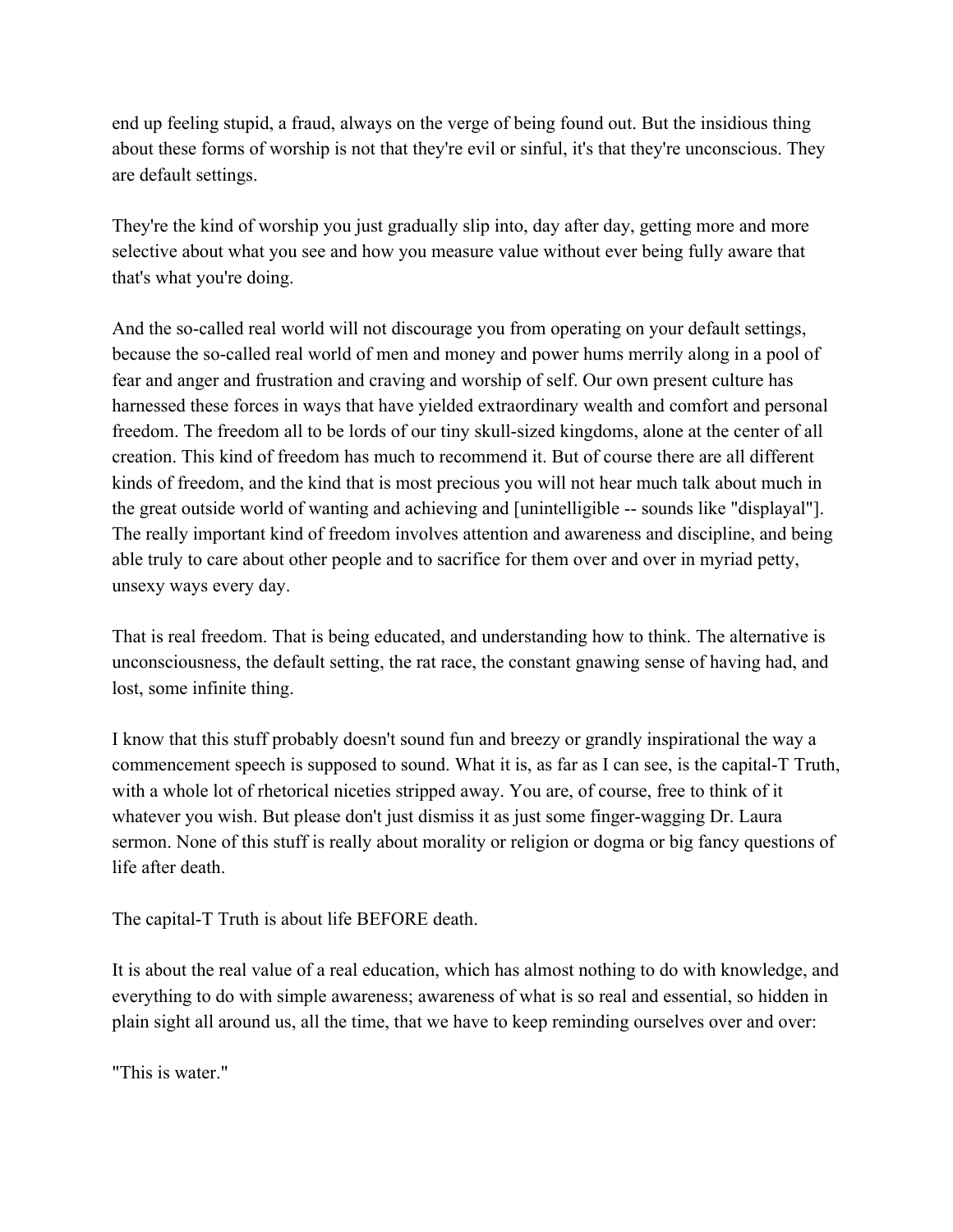"This is water."

It is unimaginably hard to do this, to stay conscious and alive in the adult world day in and day out. Which means yet another grand cliché turns out to be true: your education really IS the job of a lifetime. And it commences: now.

I wish you way more than luck.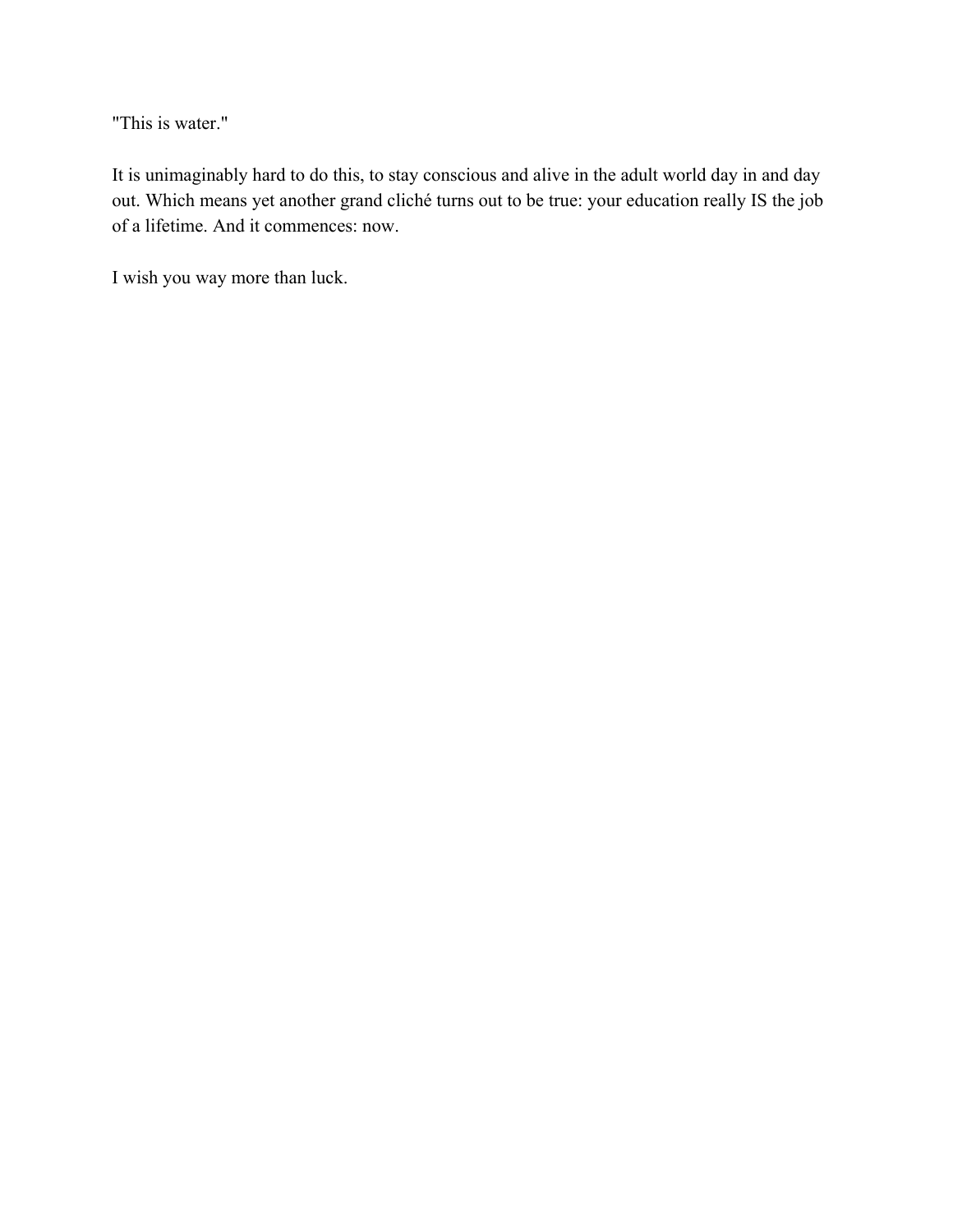## **Commencement Speech by Anna Quindlen to Mount Holyoke College, May 23, 1999**

I look at all of you today and I cannot help but see myself twenty-five years ago, at my own Barnard commencement. I sometimes seem, in my mind, to have as much in common with that girl as I do with any stranger I might pass in the doorway of a Starbucks or in the aisle of an airplane. I cannot remember what she wore or how she felt that day. But I can tell you this about her without question: she was perfect.

Let me be very clear what I mean by that. I mean that I got up every day and tried to be perfect in every possible way. If there was a test to be had, I had studied for it; if there was a paper to be written, it was done. I smiled at everyone in the dorm hallways, because it was important to be friendly, and I made fun of them behind their backs because it was important to be witty. And I worked as a residence counselor and sat on housing council. If anyone had ever stopped and asked me why I did those things--well, I'm not sure what I would have said. But I can tell you, today, that I did them to be perfect, in every possible way.

Being perfect was hard work, and the hell of it was, the rules of it changed. So that while I arrived at college in 1970 with a trunk full of perfect pleated kilts and perfect monogrammed sweaters, by Christmas vacation I had another perfect uniform: overalls, turtlenecks, Doc Martens, and the perfect New York City Barnard College affect--part hyperintellectual, part ennui. This was very hard work indeed. I had read neither Sartre nor Sappho, and the closest I ever came to being bored and above it all was falling asleep. Finally, it was harder to become perfect because I realized, at Barnard, that I was not the smartest girl in the world. Eventually being perfect day after day, year after year, became like always carrying a backpack filled with bricks on my back. And oh, how I secretly longed to lay my burden down.

So what I want to say to you today is this: if this sounds, in any way, familiar to you, if you have been trying to be perfect in one way or another, too, then make today, when for a moment there are no more grades to be gotten, classmates to be met, terrain to be scouted, positioning to be arranged--make today the day to put down the backpack. Trying to be perfect may be sort of inevitable for people like us, who are smart and ambitious and interested in the world and in its good opinion. But at one level it's too hard, and at another, it's too cheap and easy. Because it really requires you mainly to read the zeitgeist of wherever and whenever you happen to be, and to assume the masks necessary to be the best of whatever the zeitgeist dictates or requires. Those requirements shapeshift, sure, but when you're clever you can read them and do the imitation required.

But nothing important, or meaningful, or beautiful, or interesting, or great ever came out of imitations. The thing that is really hard, and really amazing, is giving up on being perfect and beginning the work of becoming yourself.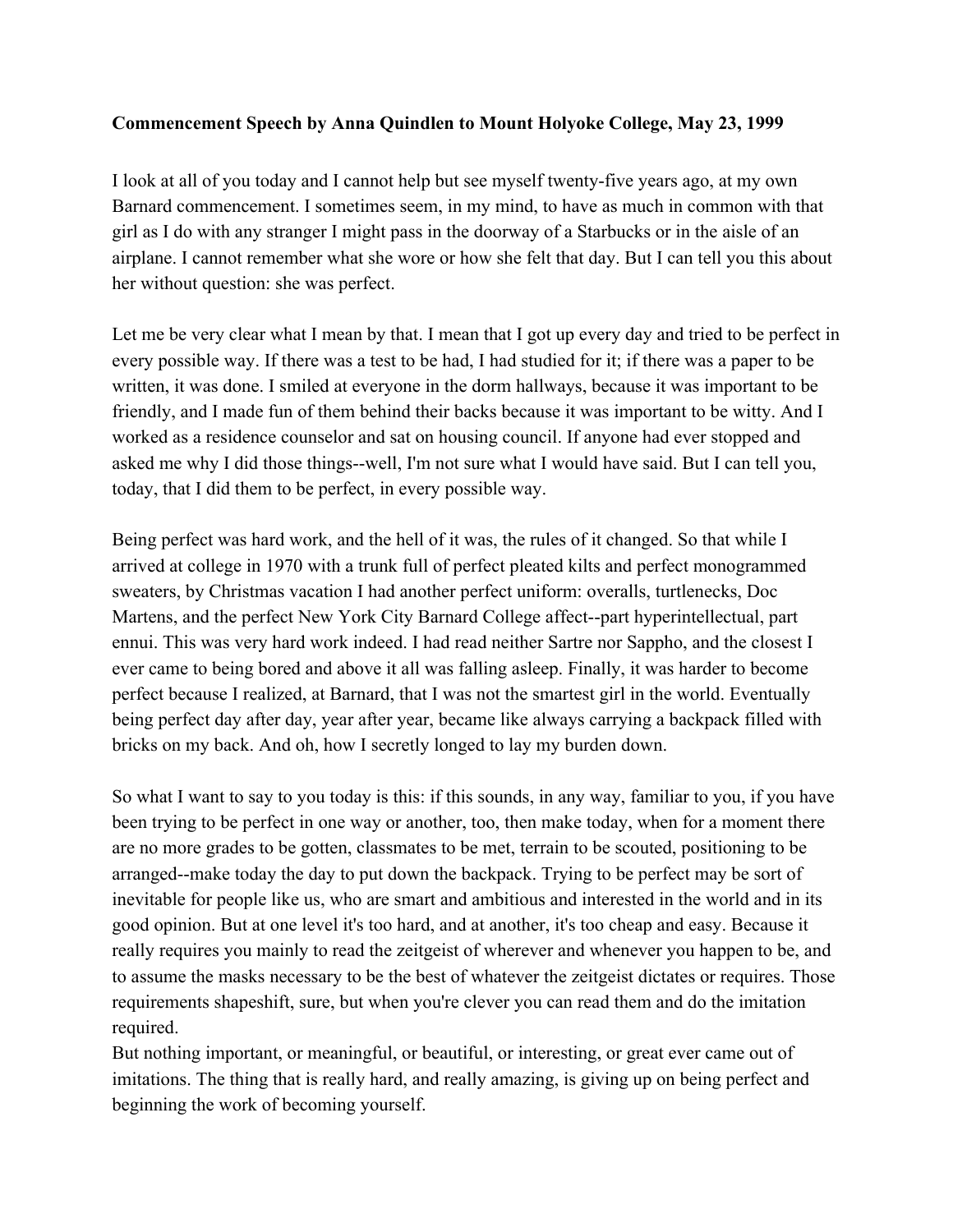This is more difficult, because there is no zeitgeist to read, no template to follow, no mask to wear. Set aside what your friends expect, what your parents demand, what your acquaintances require. Set aside the messages this culture sends, through its advertising, its entertainment, its disdain and its disapproval, about how you should behave.

Set aside the old traditional notion of female as nurturer and male as leader; set aside, too, the new traditional notions of female as superwoman and male as oppressor. Begin with that most terrifying of all things, a clean slate. Then look, every day, at the choices you are making, and when you ask yourself why you are making them, find this answer: for me, for me. Because they are who and what I am, and mean to be.

This is the hard work of your life in the world, to make it all up as you go along, to acknowledge the introvert, the clown, the artist, the reserved, the distraught, the goofball, the thinker. You will have to bend all your will not to march to the music that all of those great "theys" out there pipe on their flutes. They want you to go to professional school, to wear khakis, to pierce your navel, to bare your soul. These are the fashionable ways. The music is tinny, if you listen close enough. Look inside. That way lies dancing to the melodies spun out by your own heart. This is a symphony. All the rest are jingles.

This will always be your struggle whether you are twenty-one or fifty-one. I know this from experience. When I quit the *New York Times*to be a full-time mother, the voices of the world said that I was nuts. When I quit it again to be a full-time novelist, they said I was nuts again. But I am not nuts. I am happy. I am successful on my own terms. Because if your success is not on your own terms, if it looks good to the world but does not feel good in your heart, it is not success at all. Remember the words of Lily Tomlin: If you win the rat race, you're still a rat. Look at your fingers. Hold them in front of your face. Each one is crowned by an abstract design that is completely different than those of anyone in this crowd, in this country, in this world. They are a metaphor for you. Each of you is as different as your fingerprints. Why in the world should you march to any lockstep?

The lockstep is easier, but here is why you cannot march to it. Because nothing great or even good ever came of it. When young writers write to me about following in the footsteps of those of us who string together nouns and verbs for a living, I tell them this: every story has already been told. Once you've read *Anna Karenina, Bleak House, The Sound and the Fury, To Kill a Mockingbird*and *A Wrinkle in Time,*you understand that there is really no reason to ever write another novel. Except that each writer brings to the table, if she will let herself, something that no one else in the history of time has ever had. And that is herself, her own personality, her own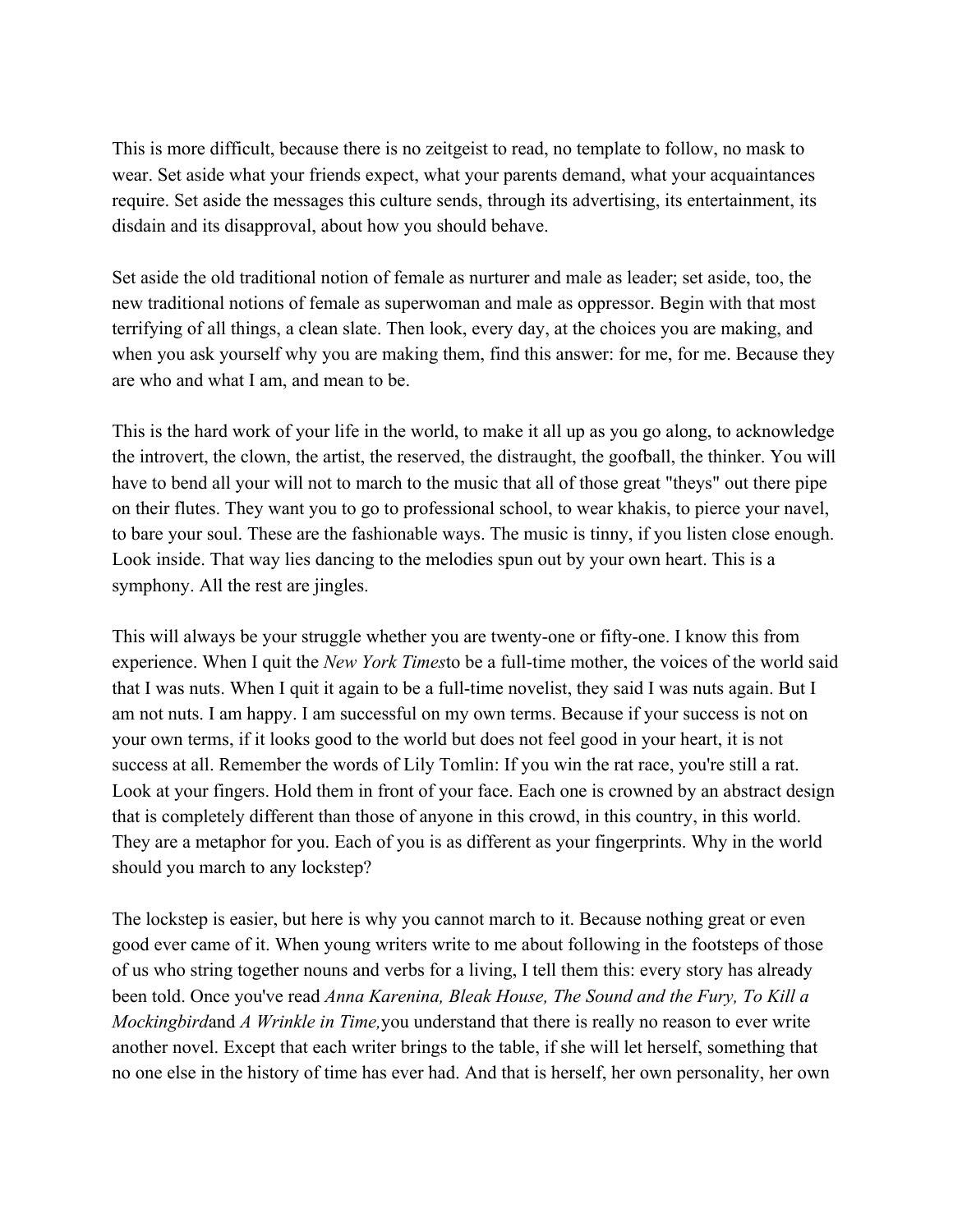voice. If she is doing Faulkner imitations, she can stay home. If she is giving readers what she thinks they want instead of what she is, she should stop typing.

But if her books reflect her character, who she really is, then she is giving them a new and wonderful gift. Giving it to herself, too.

And that is true of music and art and teaching and medicine. Someone sent me a T-shirt not long ago that read "Well-Behaved Women Don't Make History." They don't make good lawyers, either, or doctors or businesswomen. Imitations are redundant. Yourself is what is wanted. You already know this. I just need to remind you. Think back. Think back to first or second grade, when you could still hear the sound of your own voice in your head, when you were too young, too unformed, too fantastic to understand that you were supposed to take on the protective coloration of the expectations of those around you. Think of what the writer Catherine Drinker Bowen once wrote, more than half a century ago: "Many a man who has known himself at ten forgets himself utterly between ten and thirty." Many a woman, too.

You are not alone in this. We parents have forgotten our way sometimes, too. I say this as the deeply committed, often flawed mother of three. When you were first born, each of you, our great glory was in thinking you absolutely distinct from every baby who had ever been born before. You were a miracle of singularity, and we knew it in every fiber of our being. But we are only human, and being a parent is a very difficult job, more difficult than any other, because it requires the shaping of other people, which is an act of extraordinary hubris. Over the years we learned to want for you things that you did not want for yourself. We learned to want the lead in the play, the acceptance to our own college, the straight and narrow path that often leads absolutely nowhere. Sometimes we wanted those things because we were convinced it would make life better, or at least easier for you. Sometimes we had a hard time distinguishing between where you ended and we began.

So that another reason that you must give up on being perfect and take hold of being yourself is because sometime, in the distant future, you may want to be parents, too. If you can bring to your children the self that you truly are, as opposed to some amalgam of manners and mannerisms, expectations and fears that you have acquired as a carapace along the way, you will give them, too, a great gift. You will teach them by example not to be terrorized by the narrow and parsimonious expectations of the world, a world that often likes to color within the lines when a spray of paint, a scrawl of crayon, is what is truly wanted.

Remember yourself, from the days when you were younger and rougher and wilder, more scrawl than straight line. Remember all of yourself, the flaws and faults as well as the many strengths. Carl Jung once said, "If people can be educated to see the lowly side of their own natures, it may